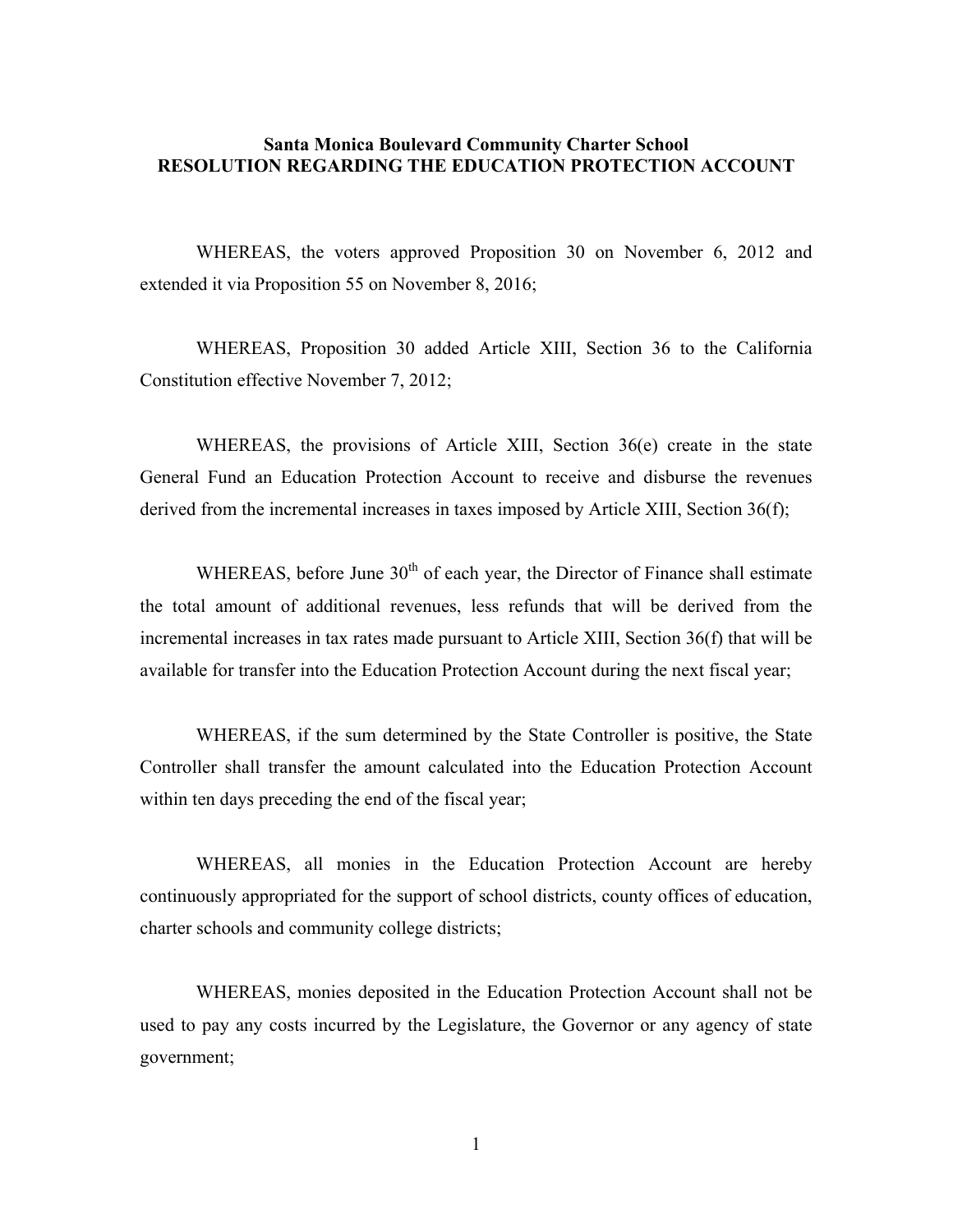WHEREAS, a community college district, county office of education, school district, or charter school shall have the sole authority to determine how the monies received from the Education Protection Account are spent in the school or schools within its jurisdiction;

WHEREAS, the governing board of the Santa Monica Boulevard Community Charter School shall make the spending determinations with respect to monies received from the Education Protection Account in open session of a public meeting of the governing board;

WHEREAS, the monies received from the Education Protection Account shall not be used for salaries or benefits for administrators or any other administrative cost;

WHEREAS, each community college district, county office of education, school district and charter school shall annually publish on its Internet website an accounting of how much money was received from the Education Protection Account and how that money was spent;

WHEREAS, the annual independent financial and compliance audit required of community college districts, county offices of education, school districts and charter schools shall ascertain and verify whether the funds provided from the Education Protection Account have been properly disbursed and expended as required by Article XIII, Section 36 of the California Constitution;

WHEREAS, expenses incurred by community college districts, county offices of education, school districts and charter schools to comply with the additional audit requirements of Article XIII, Section 36 may be paid with funding from the Education Protection Act and shall not be considered administrative costs for purposes of Article XIII, Section 36.